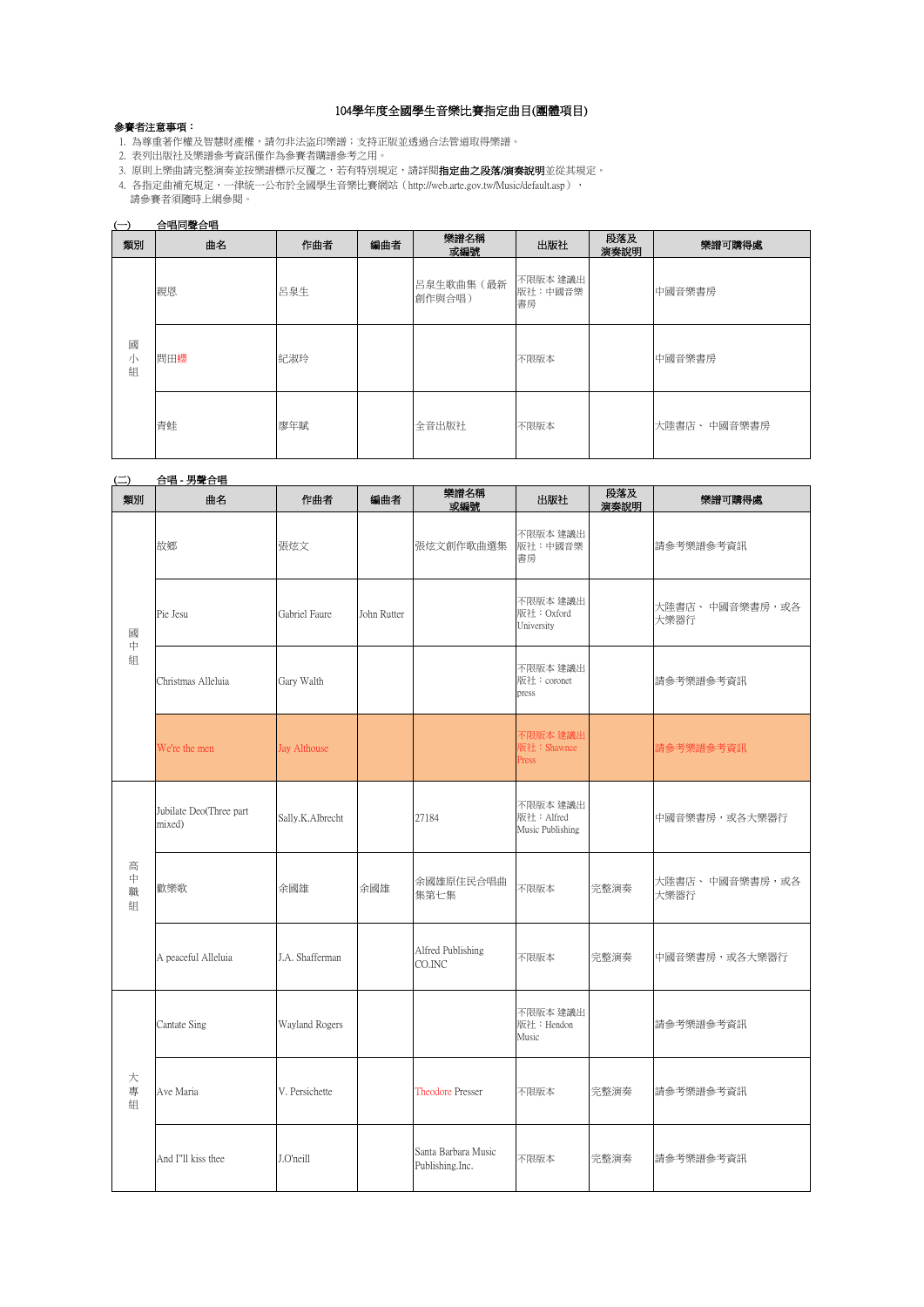| $(\equiv)$                        | 合唱 - 女聲合唱                          |                         |     |                              |                                      |             |               |
|-----------------------------------|------------------------------------|-------------------------|-----|------------------------------|--------------------------------------|-------------|---------------|
| 類別                                | 曲名                                 | 作曲者                     | 編曲者 | 樂譜名稱<br>或編號                  | 出版社                                  | 段落及<br>演奏說明 | 樂譜可購得處        |
| 國<br>中<br>組                       | 教師頌                                | 張炫文                     |     | 張炫文創作歌曲選集                    | 不限版本 建議<br>出版社:中國<br>音樂書房            |             | 中國音樂書房,或各大樂器行 |
|                                   | 古錐阿嬤                               | 劉貳陽                     |     | 上美的淡水河                       | 不限版本                                 | 完整演奏        | 大陸書店,或各大樂器行   |
|                                   | Kyrie from "A Little Jazz<br>Mass" | <b>B.Chilcott</b>       |     | Oxford University Press 不限版本 |                                      | 完整演奏        | 中國音樂書房,或各大樂器行 |
| 高<br>$\stackrel{}{\mp}$<br>職<br>組 | Cantate Domino                     | Sally.K.Albrecht        |     | 24090                        | 不限版本 建議<br>出版社: Alfred<br>publishing |             | 中國音樂書房,或各大樂器行 |
|                                   | 阮的愛底這                              | 張炫文                     |     |                              | 不限版本                                 | 完整演奏        | 中國音樂書房,或各大樂器行 |
|                                   | 閒聊波爾卡                              | J.Strauss               | 楊鴻年 | 楊鴻年合唱曲集同聲<br>篇(二)            | 不限版本                                 | 完整演奏        | 請參考樂譜參考資訊     |
|                                   | Laudamus Te                        | 取自<br>A.Vivaldi"Gloria" | 二重唱 |                              | 不限版本                                 |             | 請參考樂譜參考資訊     |
| 大<br>專<br>組                       | 月亮代表我的心                            | 孫儀                      | 冉天豪 | 台北愛樂合唱團                      | 不限版本                                 | 完整演奏        | 中國音樂書房,或各大樂器行 |
|                                   | The Lord Bless you and Keep<br>you | John Rutter             |     |                              | 不限版本                                 | 完整演奏        | 中國音樂書房,或各大樂器行 |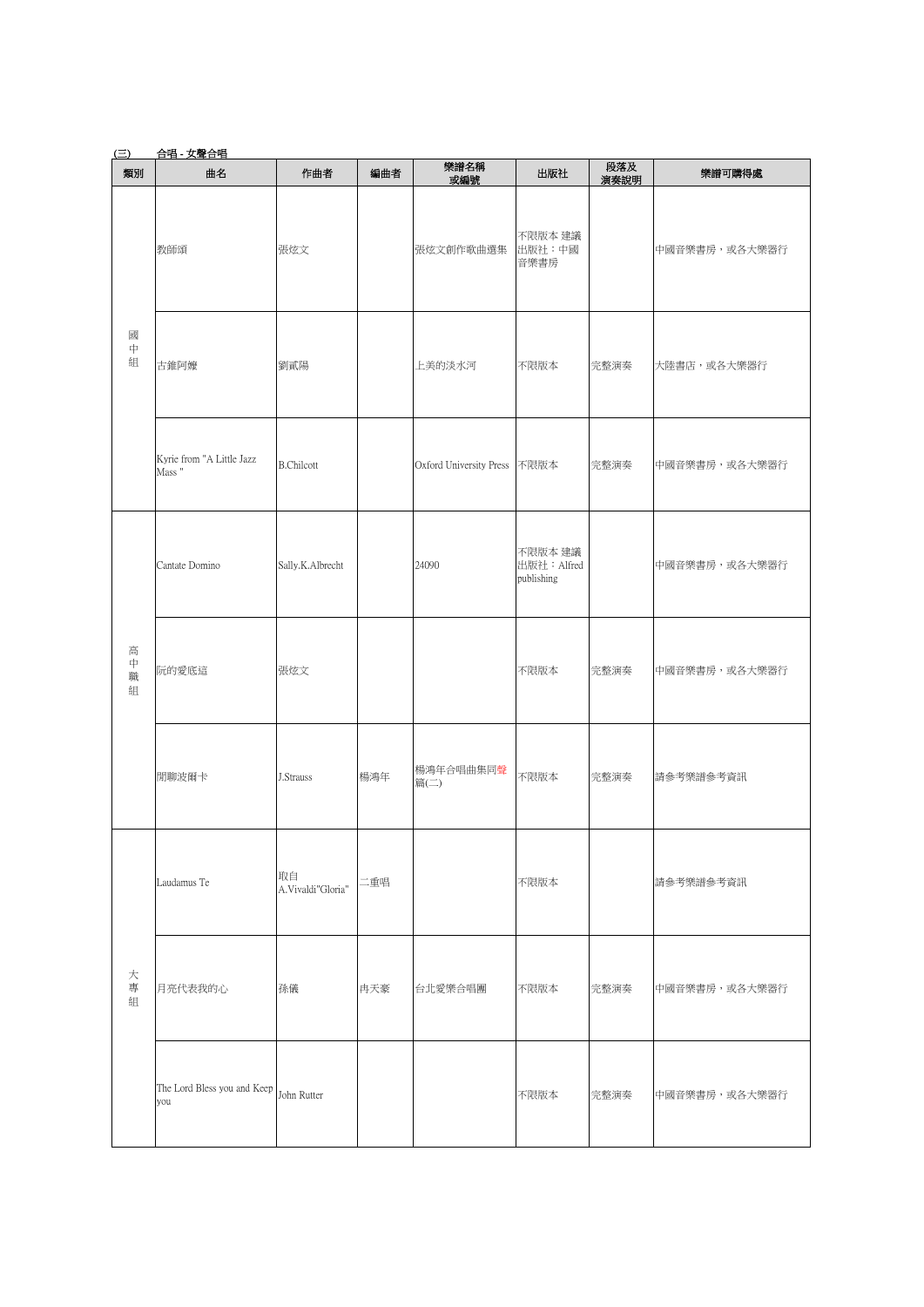| (四)                        | 合唱 - 混聲合唱    |                 |                               |                 |                           |             |               |  |  |  |
|----------------------------|--------------|-----------------|-------------------------------|-----------------|---------------------------|-------------|---------------|--|--|--|
| 類別                         | 曲名           | 作曲者             | 編曲者                           | 樂譜名稱<br>或編號     | 出版社                       | 段落及<br>演奏說明 | 樂譜可購得處        |  |  |  |
|                            | 愛情樹          | 冉天豪             |                               | 台北愛樂合唱團         | 不限版本                      | 完整演奏        | 中國音樂書房,或各大樂器行 |  |  |  |
| 高<br>$\bar{\mp}$<br>職<br>組 | 雖然行過死蔭的山谷    | 蕭泰然             |                               | 福爾摩沙合唱團         | 不限版本                      | 完整演奏        | 中國音樂書房,或各大樂器行 |  |  |  |
|                            | Can You Hear | Jim Papoulis    |                               | Boosey & Hawkes | 不限版本                      | 完整演奏        | 請參考樂譜參考資訊     |  |  |  |
|                            | 漁家樂          | 張炫文             |                               | 張炫文創作歌曲選集       | 不限版本 建議<br>出版社:中國<br>音樂書房 |             | 中國音樂書房,或各大樂器行 |  |  |  |
| 大<br>專<br>組                | Va, pensiero | G. Verdi        |                               | Nabucco         | 不限版本                      | 完整演奏        | 請參考樂譜參考資訊     |  |  |  |
|                            | Danny Boy    | Irish folk song | <b>PETER</b><br><b>KNIGHT</b> |                 | 不限版本                      | 完整演奏        | 中國音樂書房,或各大樂器行 |  |  |  |

| (E)         | 兒童樂隊   |             |     |                   |      |             |                      |
|-------------|--------|-------------|-----|-------------------|------|-------------|----------------------|
| 類別          | 曲名     | 作曲者         | 編曲者 | 樂譜名稱<br>或編號       | 出版社  | 段落及<br>演奏說明 | 樂譜可購得處               |
|             | 雙頭鷹進行曲 | J. F Wagher | 楊佈光 | 兒童樂隊曲集2 樂韻<br>出版社 | 限定版本 | 完整演奏        | 請洽 中國音樂書房,或各大樂器<br>行 |
| 國<br>小<br>組 | 郵遞馬車   | 加爾聶克        | 吳榮桂 | 建議出版社:樂韻出<br>版社   | 不限版本 | 完整演奏        | 請洽 中國音樂書房,或各大樂器<br>行 |
|             | 望春風    | 鄧雨賢         | 廖樹浯 |                   | 不限版本 | 完整演奏        | 請洽 中國音樂書房,或各大樂器<br>行 |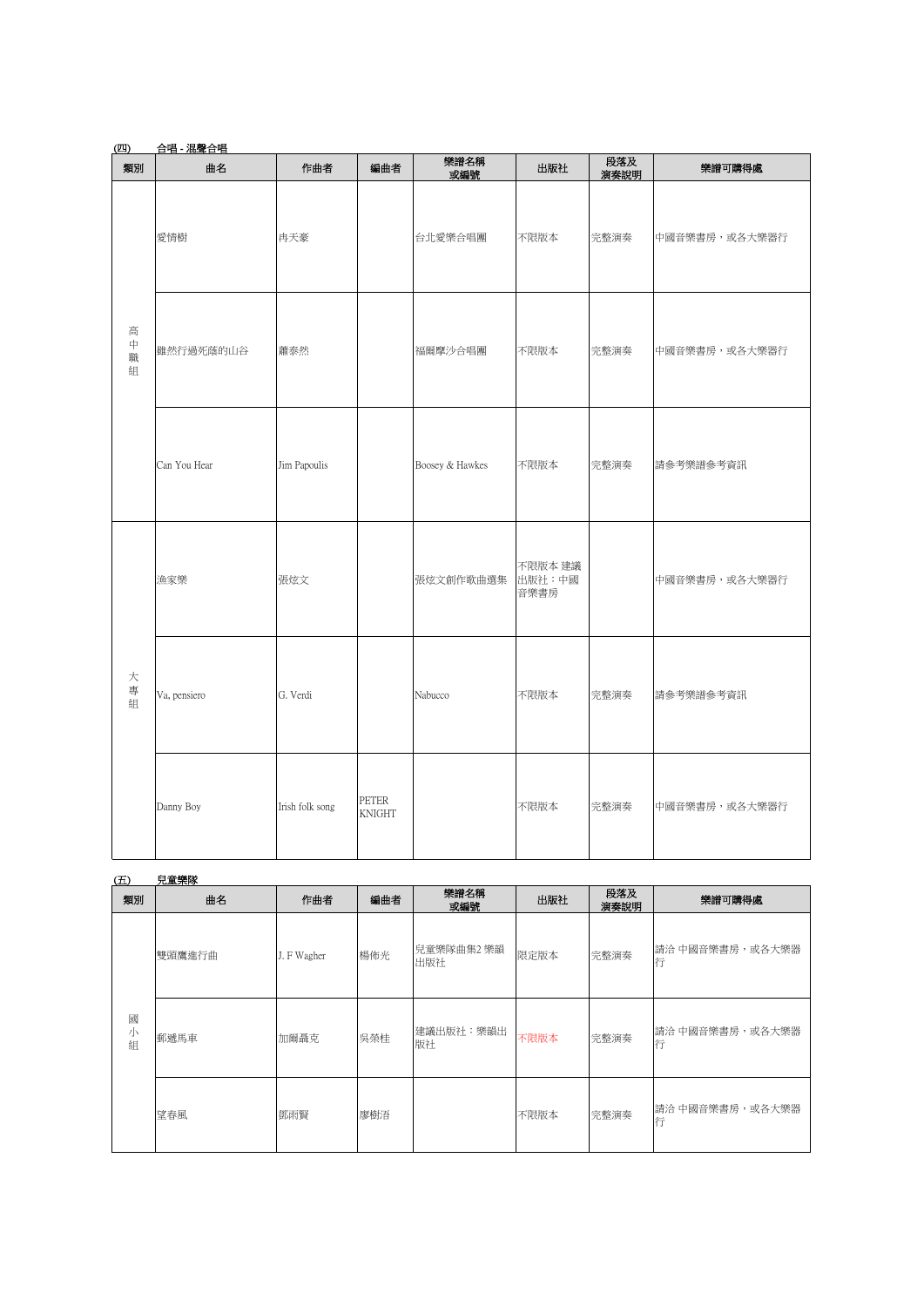| <u>(六)</u>                            | <u>管弦樂合奏</u>                                                                     |                             |     |             |                 |             |                                     |
|---------------------------------------|----------------------------------------------------------------------------------|-----------------------------|-----|-------------|-----------------|-------------|-------------------------------------|
| 類別                                    | 曲名                                                                               | 作曲者                         | 編曲者 | 樂譜名稱<br>或編號 | 出版社             | 段落及<br>演奏說明 | 樂譜可購得處                              |
|                                       | In A Persian Market                                                              | Albert W. Ketelbey          |     |             | 不限版本            | 不需反覆        | 音樂園,小雅,中國音樂書房,博凱,<br>台北音樂家書房        |
| 國<br>小<br>А<br>$\, {\bf B}$<br>組      | Symphony No. 83 in G Minor J. Haydn<br>"La Poule", Mvt. 1                        |                             |     |             | 不限版本            | 不需反覆        | 音樂園,小雅,中國音樂書房,博凱,<br>台北音樂家書房        |
|                                       | Symphony No. 25 in G<br>minor, KV 183, IV- Allegro                               | Mozart, Wolfgang<br>Amadeus |     |             | 不限版本            |             | ◎請參考樂譜參考資訊                          |
|                                       | Symphony No. 41 in C Major W.A. Mozart<br>K. 551, Mvt. 1                         |                             |     |             | 不限版本            | 不需反覆        | 音樂園,小雅,中國音樂書房,博凱,<br>台北音樂家書房,或各大樂器行 |
| 國<br>中<br>А<br>B<br>組                 | Symphony No.1 "Spring" in<br>B flat major, Op. 38, III.<br>Scherzo: Molto vivace | Schumann, Robert            |     |             | 不限版本            |             | 請參考樂譜參考資訊                           |
|                                       | Symphony No.104 in D major<br>"London", IV Finale:<br>Spiritoso                  | Haydn, Joseph               |     |             | 不限版本            |             | 請參考樂譜參考資訊                           |
| 高<br>中<br>職<br>А<br>$\, {\bf B}$<br>組 | Russlan and Ludmilla<br>Overture                                                 | M. Glinka                   |     |             | 不限版本 建議<br>出版社: | 不需反覆        | 音樂園,小雅,中國音樂書房,博凱,<br>台北音樂家書房,或各大樂器行 |
|                                       | La forza del destino Overture G. Verdi                                           |                             |     |             | 不限版本            | 不需反覆        | 音樂園,小雅,中國音樂書房,博凱,<br>台北音樂家書房,或各大樂器行 |
|                                       | 'Die Fledermaus" Overture                                                        | Strauss, Johann             |     |             | 不限版本            |             | 請參考樂譜參考資訊                           |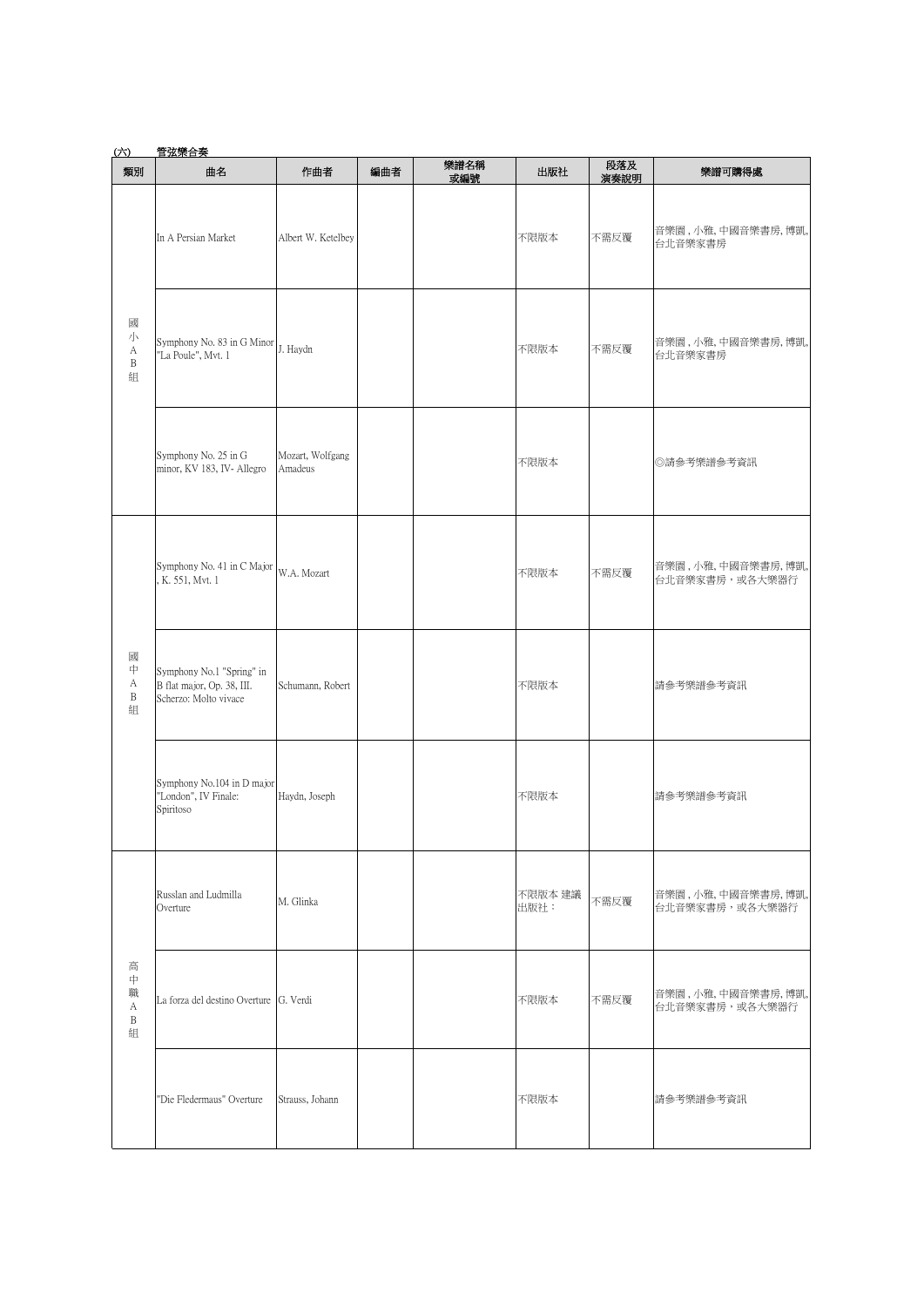| (E)                              | 管樂合奏                                  |                            |     |             |                                                                  |             |           |
|----------------------------------|---------------------------------------|----------------------------|-----|-------------|------------------------------------------------------------------|-------------|-----------|
| 類別                               | 曲名                                    | 作曲者                        | 編曲者 | 樂譜名稱<br>或編號 | 出版社                                                              | 段落及<br>演奏說明 | 樂譜可購得處    |
|                                  | Triumphant Spirit                     | James Swearingen           |     |             | 不限版本 建議<br>出版社: C.L.<br>Barnhouse                                |             | 請參考樂譜參考資訊 |
| 或<br>小<br>А<br>B<br>組            | Nordic Fanfare and Hymn               | Jacob de Haan              |     |             | 不限版本 建議<br>出版社: De<br>Haske                                      |             | 請參考樂譜參考資訊 |
|                                  | St. Petersburg March                  | Johnnie Vinson             |     |             | 不限版本 建議<br>出版社:<br>http://www.halleo<br>nard.com/                |             | 請參考樂譜參考資訊 |
| 國                                | Hands across the sea                  | Sousa                      |     |             | 不限版本 建議<br>出版社: Belwin                                           |             | 請參考樂譜參考資訊 |
| 中<br>А<br>$\, {\bf B}$<br>組      | <b>Brillante March</b>                | 高橋伸哉/<br>Shin'ya Takahashi |     |             | 不限版本 建議<br>出版社: Brain<br>Music                                   |             | 請參考樂譜參考資訊 |
|                                  | Country Gardens                       | Percy Aldridge<br>Grainger |     |             | 不限版本 建議<br>出版社: Alfred<br>Music                                  |             | 請參考樂譜參考資訊 |
| 高                                | In Storm and Sunshine March           | John Clifford Heed         |     |             | 不限版本 建議<br>出版社:<br>http://www.wjpub<br>lications.com/she<br>et-  |             | 請參考樂譜參考資訊 |
| 中<br>職<br>А<br>$\, {\bf B}$<br>組 | 微風進行曲 breeze March                    | 陳俞州/Chen .Yu-<br>Chou      |     |             | 不限版本 建議<br>出版社:賦格<br>文化<br>http://fuguemusic.<br>com/index_c.php |             | 請參考樂譜參考資訊 |
|                                  | An Original Suite Movement<br>1 March | Gordon Jacob               |     | M051662111  | 不限版本 建議<br>出版社: Boosey<br>& Hawkes                               |             | 請參考樂譜參考資訊 |
| 大<br>專<br>А<br>B<br>組            | The Rifle Regiment                    | Sousa                      |     |             | 不限版本 建議<br>出版社: Dover                                            |             | 請參考樂譜參考資訊 |
|                                  | Pavilion March                        | Piersol                    |     |             | 不限版本 建議<br>出版社: Neil A<br>Kjos                                   |             | 請參考樂譜參考資訊 |
|                                  | Second Wind Gallop                    | 槇 堯史/Maki<br>Takafumi      |     |             | 不限版本 建議<br>出版社: Brain<br>Music                                   |             | 請參考樂譜參考資訊 |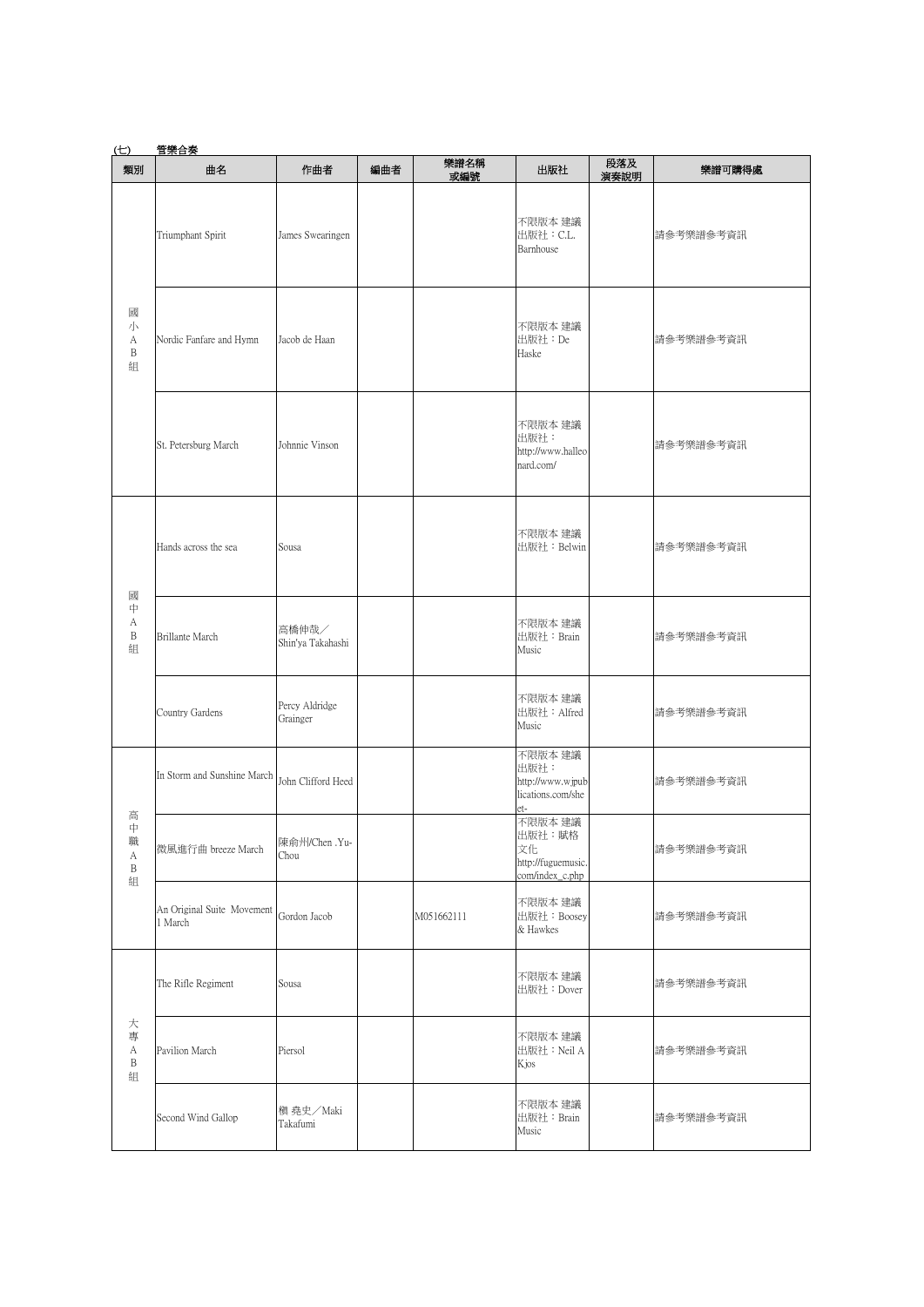| $\omega$                                   | 弦樂合奏                                                                                                   |                   |     |             |      |             |           |
|--------------------------------------------|--------------------------------------------------------------------------------------------------------|-------------------|-----|-------------|------|-------------|-----------|
| 類別                                         | 曲名                                                                                                     | 作曲者               | 編曲者 | 樂譜名稱<br>或編號 | 出版社  | 段落及<br>演奏說明 | 樂譜可購得處    |
|                                            | Concerti Grossi Op. 6-1, 1st<br>mvt. A Tempo giusto & 2nd<br>mvt. Allegro                              | G. F. Handel      |     |             | 不限版本 | 不需反覆        | 請參考樂譜參考資訊 |
| 國<br>小<br>А<br>$\, {\bf B}$<br>組           | St Paul's Suite 1 st mvt<br>Vivace                                                                     | G.Holst           |     |             | 不限版本 |             | 請參考樂譜參考資訊 |
|                                            | Serenade for Strings in E<br>minor, Op. 20 1st mvt Allegro E.Elgar<br>piacevole                        |                   |     |             | 不限版本 |             | 請參考樂譜參考資訊 |
|                                            | Ancient Airs and Dances<br>Suite No. 3, P. 172, 1st & 2nd O. Respighi<br>mvt.                          |                   |     |             | 不限版本 | 不需反覆        | 請參考樂譜參考資訊 |
| 國<br>中<br>А<br>B<br>組                      | Serenade for Strings in E<br>major, Op.22 1st mvt<br>Moderato                                          | A.Dvořák          |     |             | 不限版本 |             | 請參考樂譜參考資訊 |
|                                            | Simple Symphony Op.4 4th<br>mvt Frolicsome Finaie                                                      | <b>B.</b> Britten |     |             | 不限版本 |             | 請參考樂譜參考資訊 |
|                                            | String Sonata No. 3 in C<br>major 1 st mvt Allegro                                                     | G. Rossini        |     |             | 不限版本 |             | 請參考樂譜參考資訊 |
| 高<br>中<br>職<br>А<br>$\, {\bf B}$<br>組      | Serenade for Strings in E flat<br>major Op.6 4th mvt Allegro Josef Suk<br>giocoso ma non troppo presto |                   |     |             | 不限版本 |             | 請參考樂譜參考資訊 |
|                                            | Simple Symphony, Op. 4, 1st<br>mvt. Boisterous Bourree                                                 | Benjamin Britten  |     |             | 不限版本 | 不需反覆        | 請參考樂譜參考資訊 |
| 大<br>專<br>$\mathbf A$<br>$\, {\bf B}$<br>組 | Serenade for Strings in E<br>major, Op. 22, 1st mvt.                                                   | A. Dvořák         |     |             | 不限版本 | 不需反覆        | 請參考樂譜參考資訊 |
|                                            | Serenade in E flat major, Op.<br>6, 1st mvt.                                                           | J. Suk            |     |             | 不限版本 | 不需反覆        | 請參考樂譜參考資訊 |
|                                            | Serenade for Strings in E<br>major Op.22, 3rd mvt.<br>Scherzo: Vivace                                  | Antonín Dvořák    |     |             | 不限版本 | 不需反覆        | 請參考樂譜參考資訊 |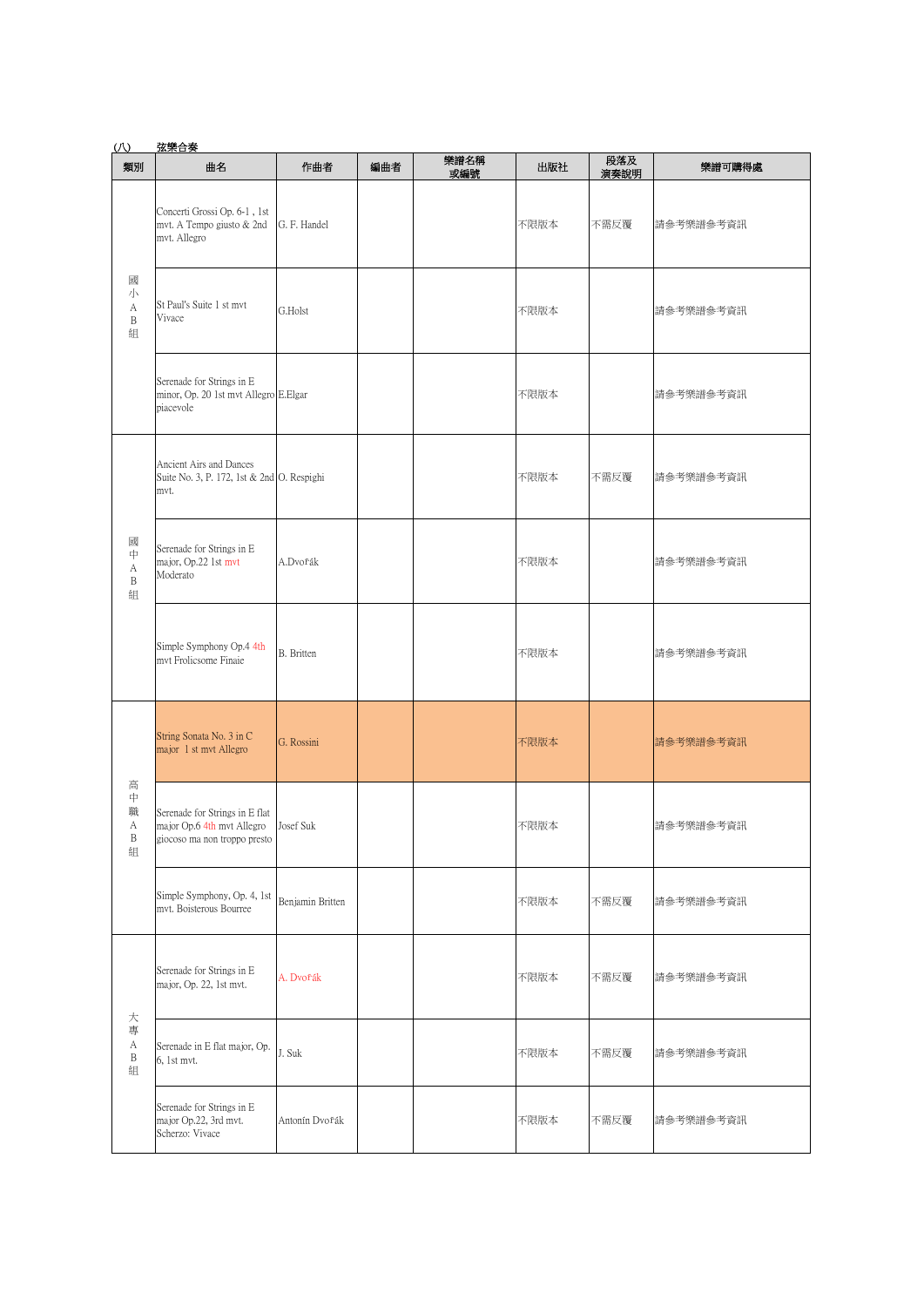| <u>(ti)</u>                      | 室内樂合奏 - 鋼琴三重奏                                                           |                  |     |             |      |             |           |
|----------------------------------|-------------------------------------------------------------------------|------------------|-----|-------------|------|-------------|-----------|
| 類別                               | 曲名                                                                      | 作曲者              | 編曲者 | 樂譜名稱<br>或編號 | 出版社  | 段落及<br>演奏說明 | 樂譜可購得處    |
|                                  | Piano Trio No. 3 in B-Flat<br>Major, K. 502 3rd mvt.<br>Allegretto      | W. A. Mozart     |     |             | 不限版本 | 不需反覆        | 請參考樂譜參考資訊 |
| 國<br>中<br>А<br>B<br>組            | Piano Trio No. 6 in G major,<br>K. 564 1st mvt. Allegro                 | W. A. Mozart     |     |             | 不限版本 | 不需反覆        | 請參考樂譜參考資訊 |
|                                  | Piano Trio in B flat major<br>Op.99, 3rd mov.                           | F. Schubert      |     |             | 不限版本 | 不須反覆        | 請參考樂譜參考資訊 |
|                                  | Piano Trio No. 1 in B-Flat<br>Major, Op. 99, D. 898 3rd<br>mvt. Scherzo | F. Schubert      |     |             | 不限版本 | 不需反覆        | 請參考樂譜參考資訊 |
| 高<br>中<br>職<br>A<br>B<br>組       | Piano Trio No. 2 in C Minor,<br>Op. 66 3rd Mvt. Scherzo                 | F. Mendelssohn   |     |             | 不限版本 | 不需反覆        | 請參考樂譜參考資訊 |
|                                  | Trio "Pathetique", Finale<br>Presto                                     | M. Glinka        |     |             | 不限版本 |             | 請參考樂譜參考資訊 |
|                                  | Piano Trio No. 2 in E minor,<br>Op. 67 2nd Mvt. Allegro con<br>brio     | D. Shostakovich  |     |             | 不限版本 | 不需反覆        | 請參考樂譜參考資訊 |
| 大<br>專<br>А<br>$\, {\bf B}$<br>組 | Piano Trio in G Major, Op.1,<br>No.2 IVFinale: Presto                   | L. van Beethoven |     |             | 不限版本 | 不需反覆        | 請參考樂譜參考資訊 |
|                                  | Piano Trio in C major Op.87, $\big  J$ . Brahms<br>3rd mov.             |                  |     |             | 不限版本 | 不須反覆        | 請參考樂譜參考資訊 |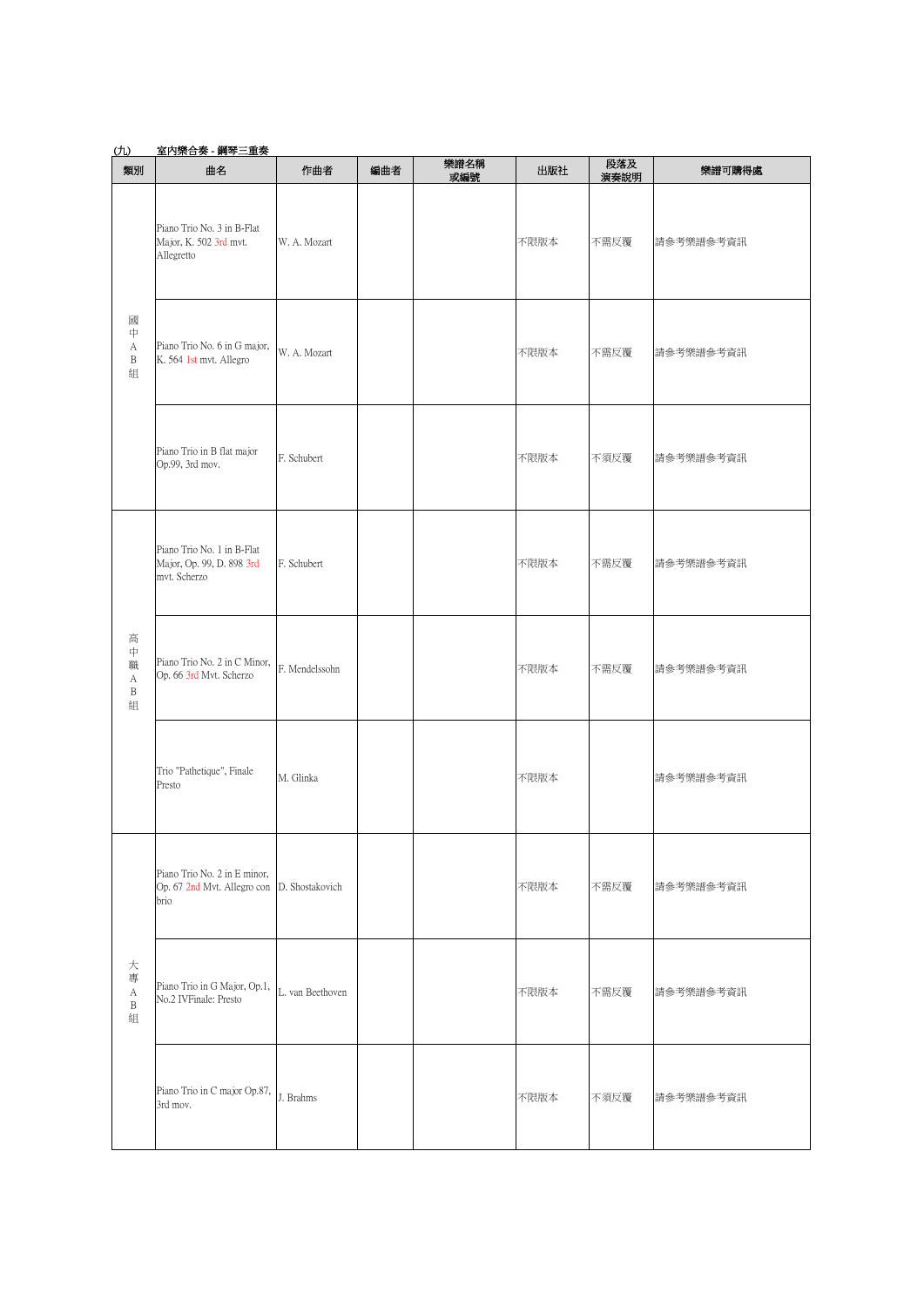## (十) 室內樂合奏 - 弦樂四重奏

| 類別                                    | 曲名                                                                                                                      | 作曲者             | 編曲者 | 樂譜名稱<br>或編號 | 出版社  | 段落及<br>演奏說明                                            | 樂譜可購得處    |
|---------------------------------------|-------------------------------------------------------------------------------------------------------------------------|-----------------|-----|-------------|------|--------------------------------------------------------|-----------|
|                                       | String Quartet No 9 in A<br>major KV169 1st mvt. Molto W. A. Mozart<br>allegro                                          |                 |     |             | 不限版本 |                                                        | 博凱,或各大樂器行 |
| 國<br>中<br>$\mathbf{A}$<br>B<br>組      | String quartet no. 16 in E flat<br>major KV428 4th Mvt<br>Allegro vivace                                                | W. A. Mozart    |     |             | 不限版本 |                                                        | 博凱,或各大樂器行 |
|                                       | String Quartet in C major,<br>Op.54 No.2(Hob.III:57) 3rd<br>mvt. Menuetto                                               | Joseph Haydn    |     |             | 不限版本 | 不需反覆                                                   | 博凱,或各大樂器行 |
|                                       | String Quartet Op. 18 No. 6<br>1th mvt.Allegro con brio                                                                 | L. v. Beethoven |     |             | 不限版本 |                                                        | 博凱,或各大樂器行 |
| 高<br>中<br>職<br>А<br>$\, {\bf B}$<br>組 | String Quartet No. 4 in E<br>minor Op. 44 No. 2 4th mvt.<br>Presto agitato                                              | F. Mendelssohn  |     |             | 不限版本 |                                                        | 博凱,或各大樂器行 |
|                                       | String Quartet in d minor,<br>Op.76 No.2<br>"Fifths"(Hob.III:76) 4th mvt.<br>Finale: Vivace assai                       | Joseph Haydn    |     |             | 不限版本 | 不需反覆                                                   | 博凱,或各大樂器行 |
| 大<br>專<br>A<br>B<br>組                 | String Quartet No.14 in D<br>minor, D. 810, "Death and the $F$ . Schubert<br>Maiden", 3rd mvt. Scherzo<br>Allegro molto |                 |     |             | 不限版本 |                                                        | 博凱,或各大樂器行 |
|                                       | String Quartett in F major, 1st M. Ravel<br>mvt.                                                                        |                 |     |             | 不限版本 | 不需反覆-從<br>方塊10演奏<br>到樂章結尾<br>或者從英文<br>字母I前8小節<br>到樂章結尾 | 博凱,或各大樂器行 |
|                                       | String Quartet No.2 in A<br>minor Op. 51 4th mvt. Final,<br>Allegro non assai                                           | J.Brahms        |     |             | 不限版本 |                                                        | 博凱,或各大樂器行 |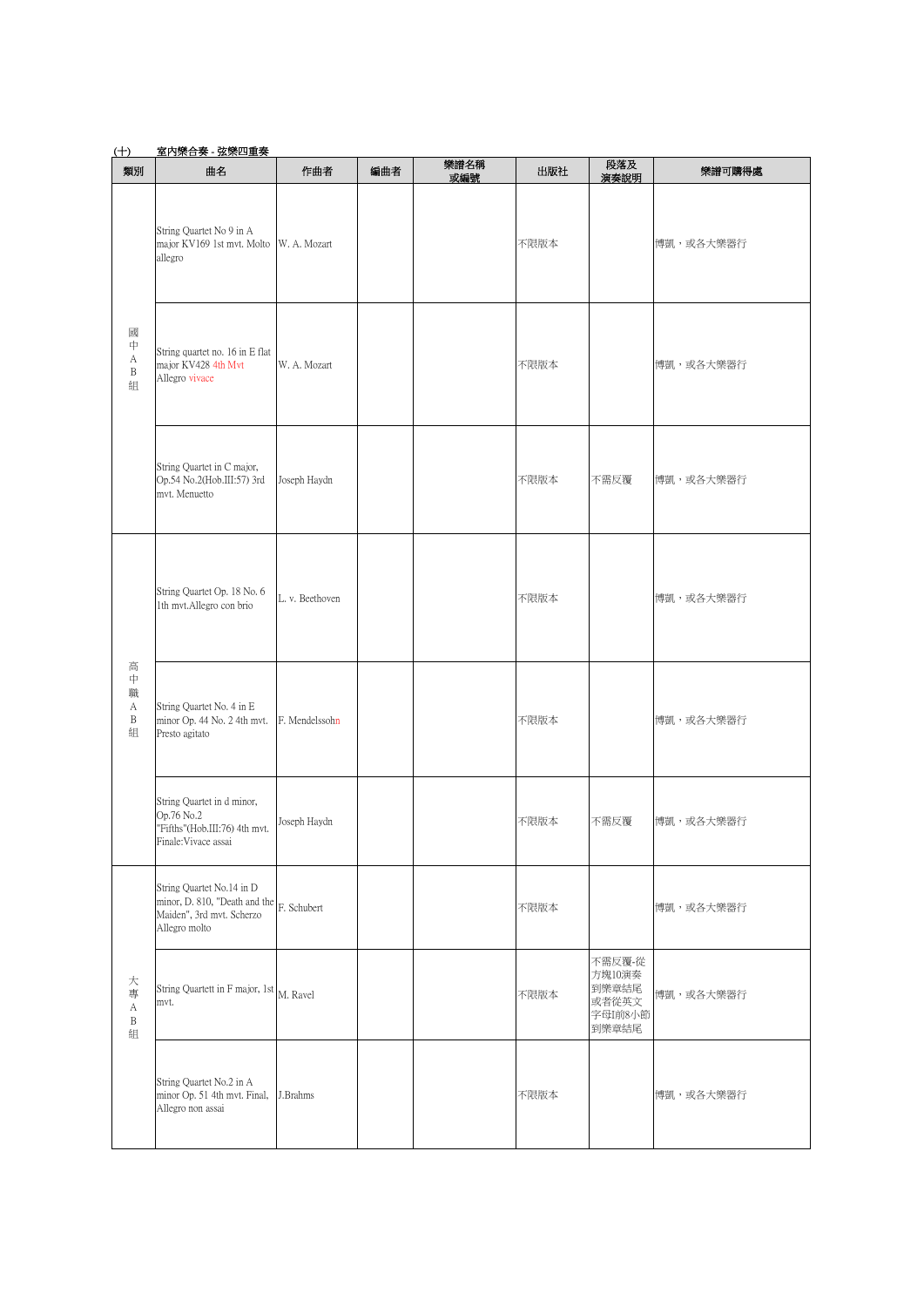| (十一)                  | 室內樂合奏 - 鋼琴五重奏                                                                                |                   |     |             |                                        |             |                                                                                                                                                                                                                 |
|-----------------------|----------------------------------------------------------------------------------------------|-------------------|-----|-------------|----------------------------------------|-------------|-----------------------------------------------------------------------------------------------------------------------------------------------------------------------------------------------------------------|
| 類別                    | 曲名                                                                                           | 作曲者               | 編曲者 | 樂譜名稱<br>或編號 | 出版社                                    | 段落及<br>演奏說明 | 樂譜可購得處                                                                                                                                                                                                          |
|                       | Piano Quintet in E-Flat<br>Major, Op. 44 Mvt. IV<br>Allegro, ma non troppo                   | R. Schumann       |     |             | 不限版本                                   | 不需反覆        | 請參考樂譜參考資訊                                                                                                                                                                                                       |
| 或<br>中<br>А<br>B<br>組 | Piano Quintet No. 2 in E-Flat<br>Minor, Op. 26 Mvt. II<br>Intermezzo                         | E. Dohnanyi       |     |             | 不限版本                                   | 不需反覆        | 請參考樂譜參考資訊                                                                                                                                                                                                       |
|                       | Piano Quintet in A minor<br>Op.14, 3rd mov.                                                  | C. Saint-Saens    |     |             | 不限版本                                   |             | 請參考樂譜參考資訊                                                                                                                                                                                                       |
|                       | Piano Quintet in E-flat Major,<br>Op.16, IIIRondo, Allegro ma L. van Beethoven<br>non troppo |                   |     |             | 不限版本                                   | 不需反覆        | 請參考樂譜參考資訊<br>註: 依104月8月13日藝演字第1040002726<br>號函<br>、本曲已載明不限版本,除自行改編外<br>,欲取得純弦樂器及鋼琴之版本不易,而<br>抵觸鋼琴五重奏類,僅能使用鋼琴及弦樂<br>器之規定。<br>一<br>二、若 <mark>参賽者可依鋼琴五重奏類使用樂器</mark><br>規定(鋼琴、2把小提琴、1把中提琴、1把<br>」<br>大提琴)演出者,仍可撰用。 |
| 高<br>中<br>職           | Piano Quintet in E major<br>Op.44, 2nd mov.                                                  | R. Schumann       |     |             | 不限版本                                   | 不需反覆        | 請參考樂譜參考資訊                                                                                                                                                                                                       |
| А<br>B<br>組           | Piano Quintet in A major<br>Op.83, 3rd mov.                                                  | C. Reineke        |     |             | 不限版本                                   | 不需反覆        | 請參考樂譜參考資訊                                                                                                                                                                                                       |
|                       | Piano Quintet in C Minor, II-<br>Scherzo: Allegro non troppo                                 | Alexander Borodin |     |             | 不限版本                                   | 含Trio       | 請參考樂譜參考資訊                                                                                                                                                                                                       |
|                       | Piano Quintet in A Major,<br>Op. 81 Mvt. IV Finale                                           | A. Dvorak         |     |             | 不限版本                                   | 不需反覆        | 請參考樂譜參考資訊                                                                                                                                                                                                       |
| 大<br>專<br>A<br>B<br>組 | Piano Quintet In D Major,<br>Op. 51, IAllegro Moderato                                       | Anton Arensky     |     |             | 不限版本 建議<br>出版社: Edition 不需反覆<br>Peters |             | 請參考樂譜參考資訊                                                                                                                                                                                                       |
|                       | Piano Quintet in A major<br>Op.5, 1st mov.                                                   | A. Dvorak         |     |             | 不限版本                                   |             | 請參考樂譜參考資訊                                                                                                                                                                                                       |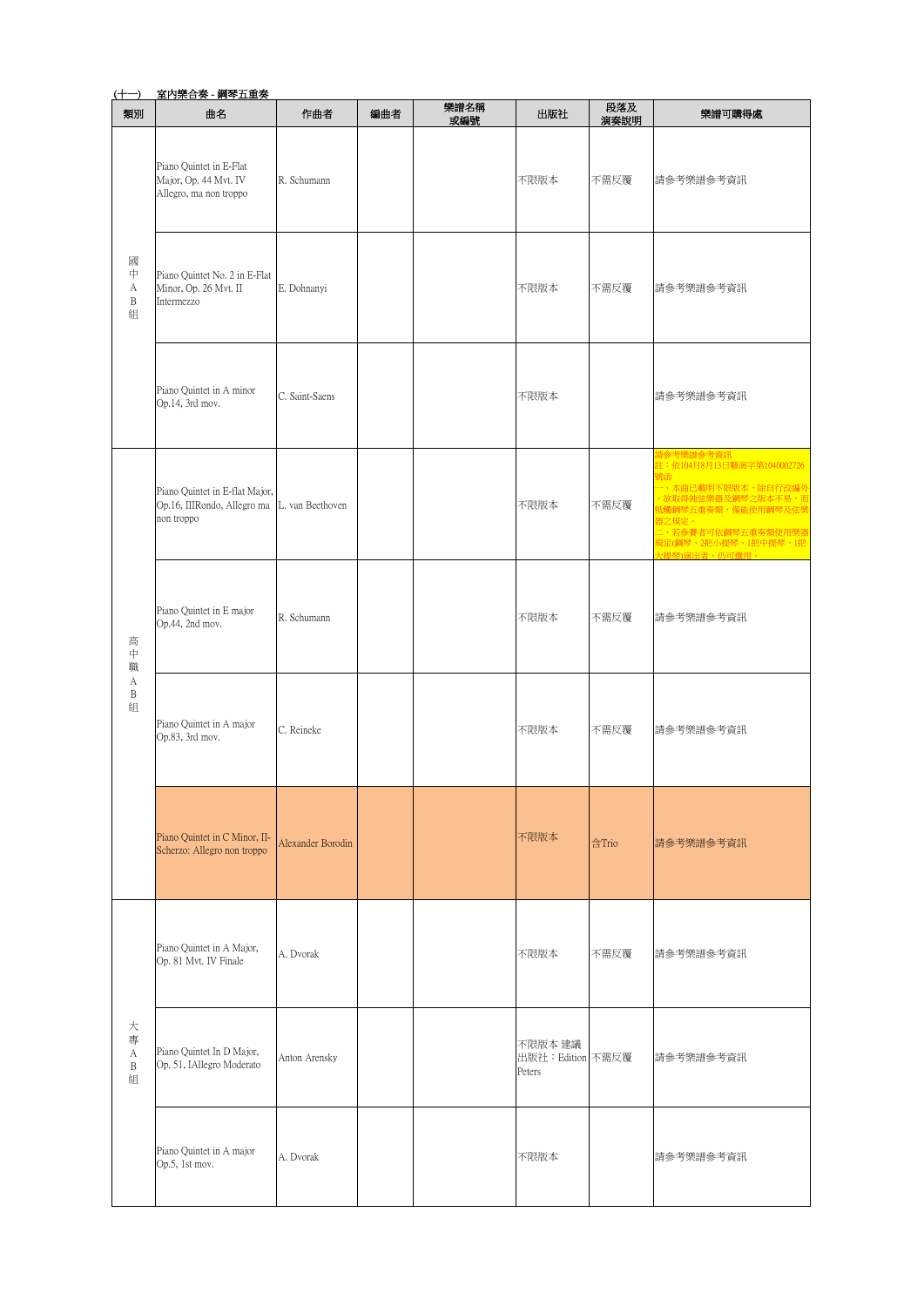| <u>(十二)</u>                | 室内樂合奏 - 木管五重奏                                                      |                  |     |             |                                                          |             |           |
|----------------------------|--------------------------------------------------------------------|------------------|-----|-------------|----------------------------------------------------------|-------------|-----------|
| 類別                         | 曲名                                                                 | 作曲者              | 編曲者 | 樂譜名稱<br>或編號 | 出版社                                                      | 段落及<br>演奏說明 | 樂譜可購得處    |
|                            | Presto for Quintet                                                 | Joseph Haydn     |     | southern    | 不限版本                                                     |             | 請參考樂譜參考資訊 |
| 或<br>中<br>А<br>B<br>組      | Passacaille                                                        | A. Barthe        |     |             | 不限版本 建議<br>出版社:<br>Southern Music                        |             | 請參考樂譜參考資訊 |
|                            | Wind Quintet in F major Hob<br>II:F12 I. Allegro                   | J. Haydn         |     |             | 不限版本 建議<br>出版社:<br>Southern Music,<br>Boosey &<br>Hawkes |             | 請參考樂譜參考資訊 |
|                            | Scherzo for Woodwind<br>Quintet, Op.48                             | E.Bozza          |     |             | 限定版本:<br>Leduc<br>Alphonse                               |             | 請參考樂譜參考資訊 |
| 高<br>中<br>職<br>А<br>B<br>組 | Quintet in g-minor, op. 56,<br>No. 2 I. Allegretto                 | Franz Danzi      |     |             | 不限版本 建議<br>出版社: G.<br>Schirmer, Inc.,<br>Leuckart        | 不需反覆        | 請參考樂譜參考資訊 |
|                            | Quintet in E-flat Major, Op.<br>71, 1st Mvt.                       | L.v. Beethoven   |     |             | 不限版本 建議<br>出版社:<br>Southern Music,<br>Theodore Presser   | 不需反覆        | 請參考樂譜參考資訊 |
|                            | Wind Quintet in A-Flat<br>Major, Op. 14, IV. Air and<br>Variations | Gustav Holst     |     |             | 不限版本 建議<br>出版社:<br>Masters Music<br>Publications         |             | 請參考樂譜參考資訊 |
| 大<br>專<br>А<br>B<br>組      | Quintet for Winds Op. 45<br>Myts, 1 and 2                          | Robert Muczynski |     |             | 不限版本 建議<br>出版社:<br>Theodore Presser                      |             | 請參考樂譜參考資訊 |
|                            | Variations sur un theme libre<br>Op.42, 1st and 3rd mvt            | E. Bozza         |     |             | 不限版本                                                     |             | 請洽 博凱音樂公司 |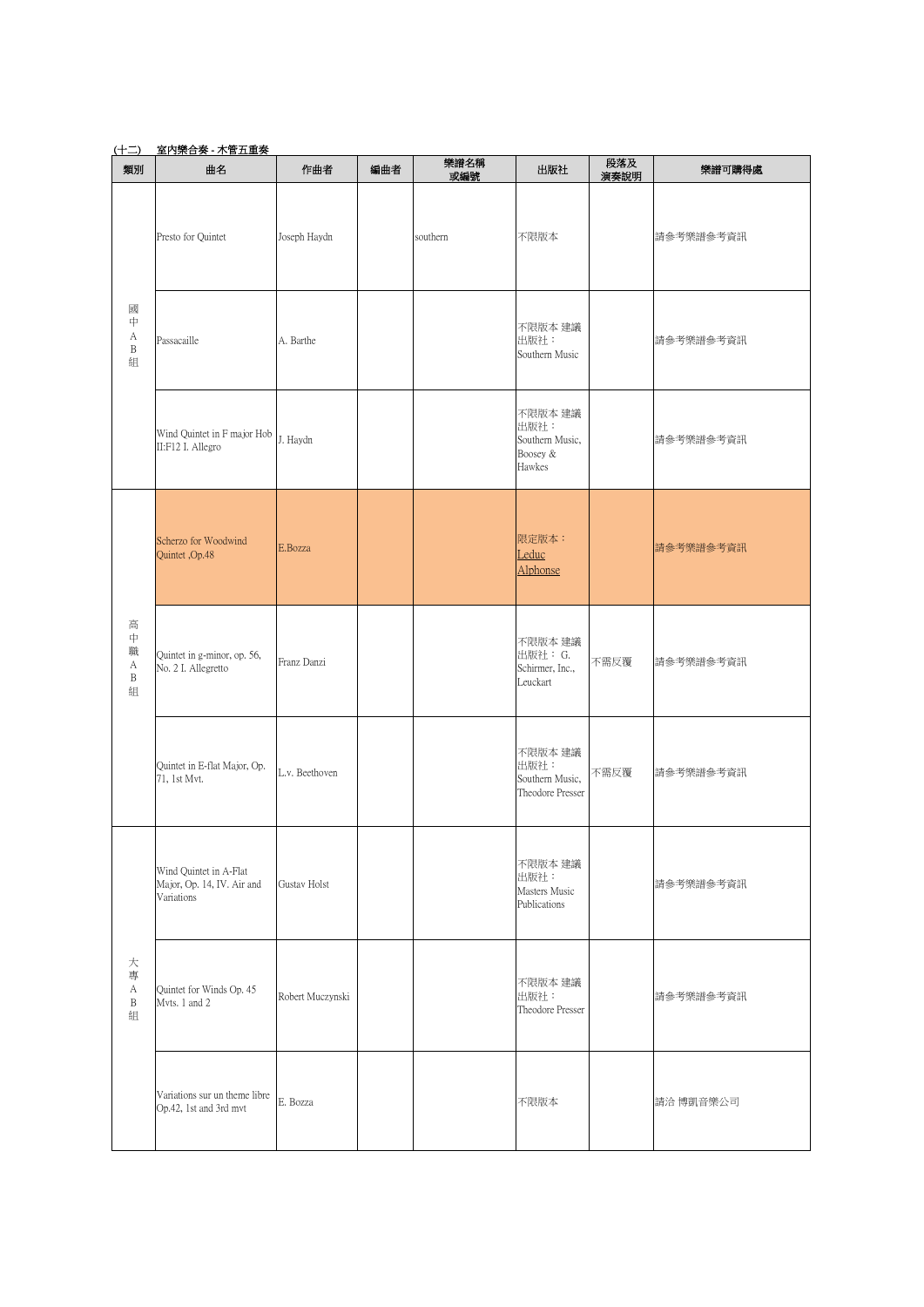| (土三)                                                     | 室内樂合奏 - 銅管五重奏                                                       |                   |                       |             |      |             |                        |  |  |
|----------------------------------------------------------|---------------------------------------------------------------------|-------------------|-----------------------|-------------|------|-------------|------------------------|--|--|
| 類別                                                       | 曲名                                                                  | 作曲者               | 編曲者                   | 樂譜名稱<br>或編號 | 出版社  | 段落及<br>演奏說明 | 樂譜可購得處                 |  |  |
|                                                          | Canon                                                               | J. Pachelbel      |                       |             | 不限版本 |             | 請參考樂譜參考資訊              |  |  |
| 或<br>中<br>А<br>$\, {\bf B}$<br>組                         | This old man march                                                  | Robert Nagel      |                       |             | 不限版本 |             | 博凱,或各大樂器行              |  |  |
|                                                          | The Favorite                                                        | Scott Joplin      |                       |             | 不限版本 |             | 請參考樂譜參考資訊              |  |  |
|                                                          | Fugue in G Minor                                                    | J. S. Bach        |                       |             | 不限版本 |             | 博凱,或各大樂器行              |  |  |
| 高<br>中<br>職<br>А<br>B<br>組                               | Canzona per Sonare No3                                              | Giovanni Gabrieli |                       |             | 不限版本 |             | 請參考樂譜參考資訊              |  |  |
|                                                          | Three Scott Joplin Rags for<br>Brass Quintet I. The<br>Eentertainer | Scott Joplin      | Arthur<br>Frackenpohl |             | 不限版本 |             | 請參考樂譜參考資訊              |  |  |
| 大<br>專<br>$\boldsymbol{\mathsf{A}}$<br>$\, {\bf B}$<br>組 | Brass Quintet , op.65                                               | Jan Koetsier      |                       |             | 不限版本 |             | 1st Movement 博凱,或各大樂器行 |  |  |
|                                                          | Contrapunctus 9                                                     | J. S. Bach        |                       |             | 不限版本 |             | 博凱,或各大樂器行              |  |  |
|                                                          | Contrapunctus III from the<br>Art & Fugue                           | J.S. Bach         |                       |             | 不限版本 |             | 博凱,或各大樂器行              |  |  |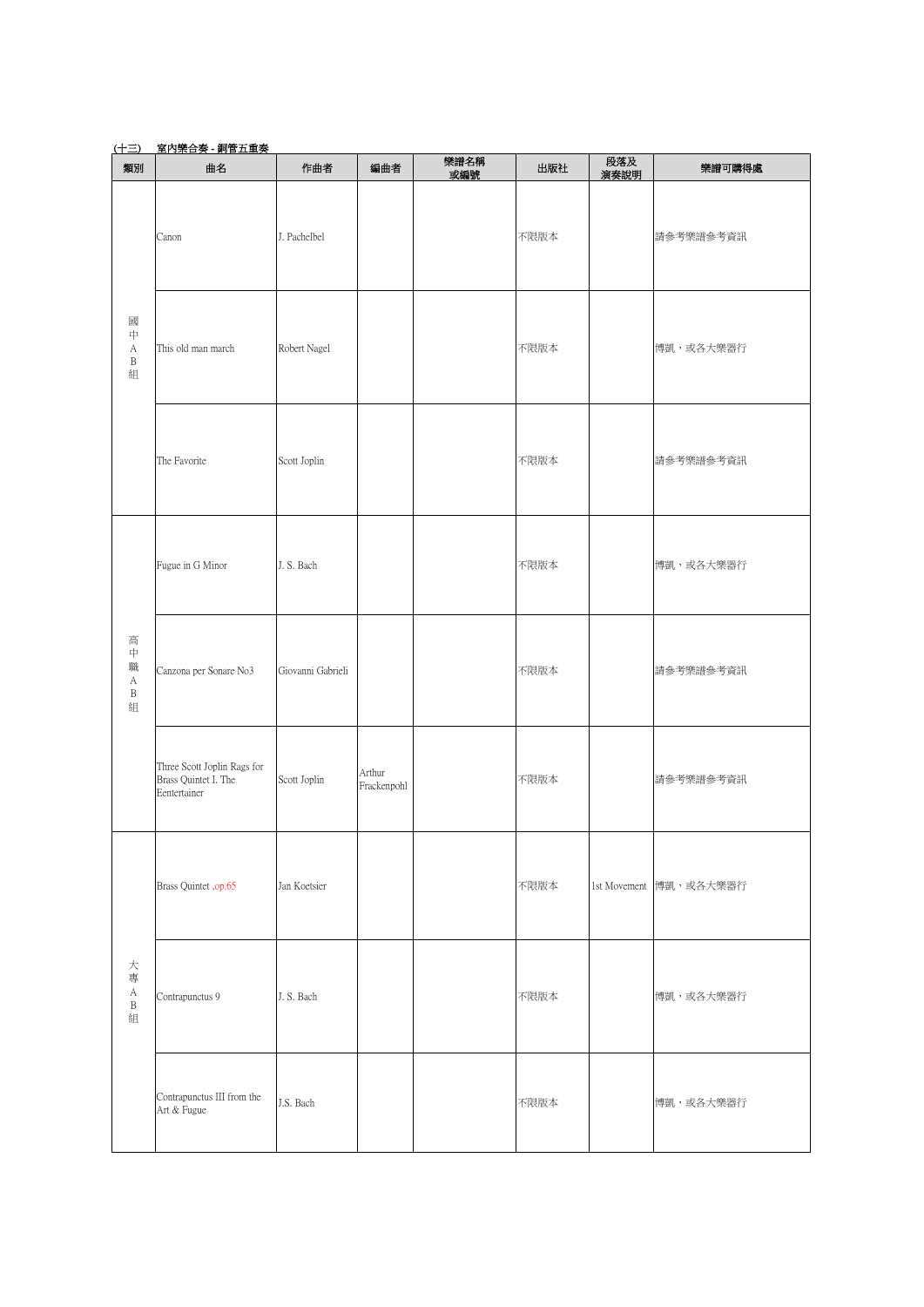# (十四) 口琴四重奏

| 類別               | 曲名                           | 作曲者                      | 編曲者 | 樂譜名稱<br>或編號 | 出版社                        | 段落及<br>演奏說明 | 樂譜可購得處                   |
|------------------|------------------------------|--------------------------|-----|-------------|----------------------------|-------------|--------------------------|
|                  | 小奏鳴曲                         | M. Clementi              | 姚舜凡 |             | 限定版本:丸<br>玩琴音樂             | 完整演奏        | 丸玩琴音樂,或各大樂器行             |
| 國<br>中<br>組      | 古老的大鐘                        | Henry Clay Work          | 蕭莉君 |             | 限定版本:台<br>灣口琴藝術促<br>進會 出版  |             | 台灣口琴藝術促進會,或各大樂器<br>行     |
|                  | Spinning Song 紡歌             | Ellmenrich Albert        | 吳常熙 |             | 限定版本:建<br>議出版社:口<br>琴雜誌社   |             | 台灣複音口琴會、口琴雜誌社,或<br>各大樂器行 |
|                  | 霧夜的路燈                        | 郭芝苑                      | 姚舜凡 |             | 限定版本:丸<br>玩琴音樂             | 完整演奏        | 丸玩琴音樂,或各大樂器行             |
| 高<br>中<br>職<br>組 | 菅芒花的春天                       | 郭芝苑                      | 姚舜凡 |             | 限定版本:丸<br>玩琴音樂             | 完整演奏        | 丸玩琴音樂,或各大樂器行             |
|                  | 少年的我                         | 李七牛                      | 劉志明 |             | 限定版本 建議<br>出版社:高雄<br>市口琴協會 |             | 高雄市口琴協會,或各大樂器行           |
|                  | Badinerie                    | Johann Sebastian<br>Bach | 吳常熙 |             | 限定版本 建議<br>出版社:口琴<br>雜誌社   |             | 台灣複音口琴會、口琴雜誌社,或<br>各大樂器行 |
| 大<br>專<br>組      | 口琴嬉遊曲之斯拉夫舞曲                  | 陳晟禕                      | 陳晟禕 |             | 限定版本 建議<br>出版社:狂響<br>口琴樂團  |             | 狂響口琴樂團,或各大樂器行            |
|                  | 憶兒時My Dear Old Sunny<br>Home | William S. Hays          | 劉志明 |             | 限定版本 建議<br>出版社:高雄<br>市口琴協會 |             | 高雄市口琴協會,或各大樂器行           |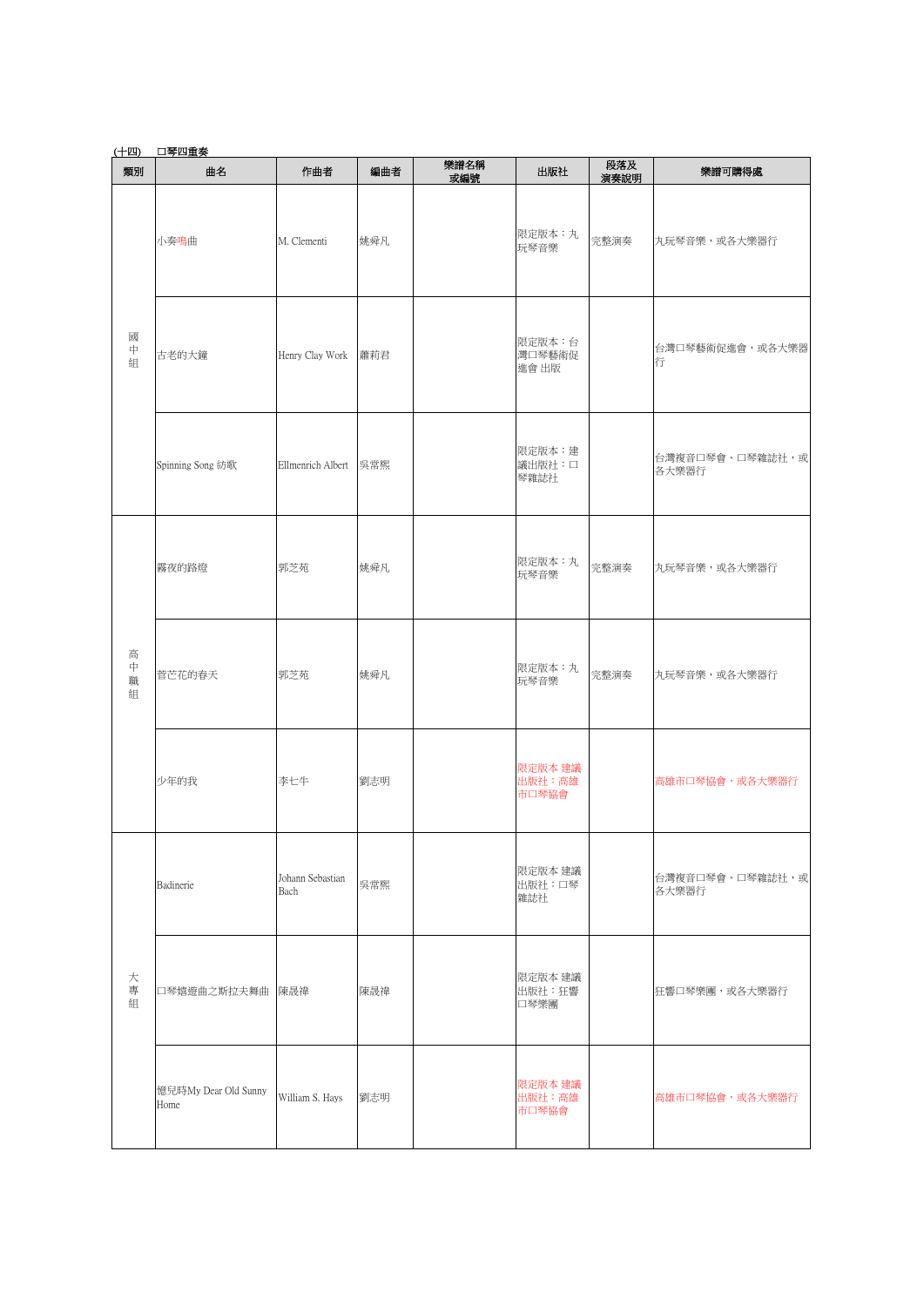| (十五)                                                 |        |        |     |             |                       |                                                                             |                                 |
|------------------------------------------------------|--------|--------|-----|-------------|-----------------------|-----------------------------------------------------------------------------|---------------------------------|
| 類別                                                   | 曲名     | 作曲者    | 編曲者 | 樂譜名稱<br>或編號 | 出版社                   | 段落及<br>演奏說明                                                                 | 樂譜可購得處                          |
|                                                      | 林中夜會   | 關聖佑    |     |             | 不限版本                  | 全曲                                                                          | 因版權之故,大會不提供曲譜                   |
| 或<br>小<br>А<br>$\, {\bf B}$<br>組                     | 鬧元宵    | 陳中申    |     |             | 不限版本                  | 全曲                                                                          |                                 |
|                                                      | 傜族舞曲   | 劉鐵山、茅沅 |     |             | 不限版本                  |                                                                             |                                 |
|                                                      | 八音起鼓   | 黎俊平    |     |             | 限定版本:聯<br>合民族管弦樂<br>專 | 小節                                                                          | 從147跳至193<br>· <del>: : :</del> |
| 或<br>中<br>$\mathbf A$<br>B<br>組                      | 鄉音寄懷   | 李煥之    |     |             | 不限版本                  | 從121跳至139<br>小節 加註:<br>高音管、低<br>音管可用 高<br>音笙、低音<br>笙代替;南<br>管 琵琶可用<br>琵琶代替。 |                                 |
|                                                      | 客家民謠聯奏 | 盧亮輝    |     |             | 不限版本                  |                                                                             |                                 |
|                                                      | 松      | 鄭思森    |     |             | 不限版本                  | 全曲                                                                          |                                 |
| 高<br>$\,\,\,\uparrow$<br>職<br>А<br>$\, {\bf B}$<br>組 | 馬卡道狂想曲 | 李哲藝    |     |             | 不限版本                  | 全曲                                                                          |                                 |
|                                                      | 酒歌     | 盧亮輝    |     |             | 不限版本                  |                                                                             |                                 |
| 大<br>專<br>$\mathbf A$<br>$\, {\bf B}$<br>組           | 鑼鼓操    | 王正平    |     |             | 不限版本                  | 全曲                                                                          |                                 |
|                                                      | 梅      | 鄭思森    |     |             | 不限版本                  | 全曲                                                                          |                                 |
|                                                      | 望春風    |        | 關迺忠 |             | 不限版本                  |                                                                             |                                 |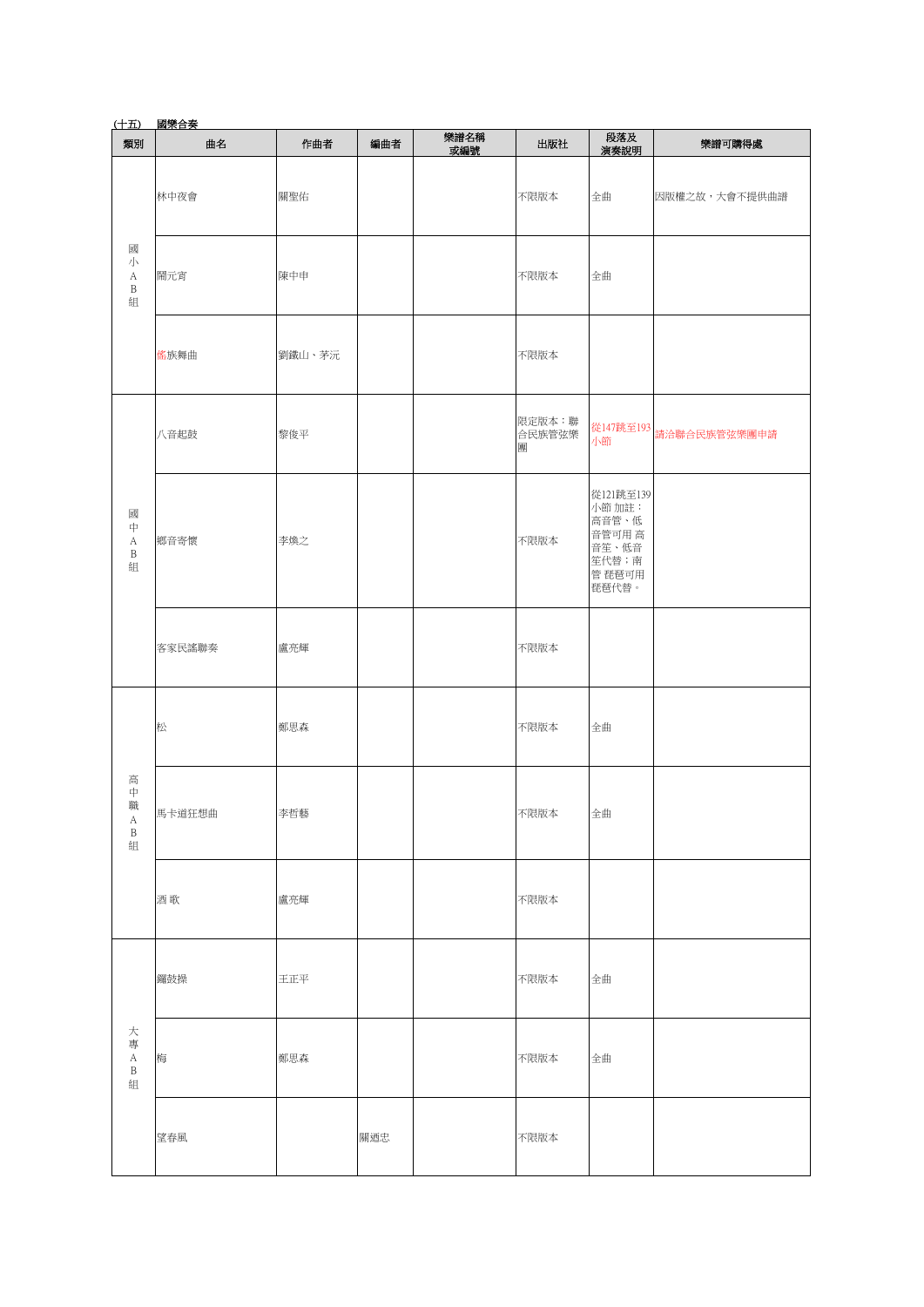| (十六)                                  | 絲竹室内樂合奏 - 絲竹樂           |              |     |             |                       |             |              |  |  |  |
|---------------------------------------|-------------------------|--------------|-----|-------------|-----------------------|-------------|--------------|--|--|--|
| 類別                                    | 曲名                      | 作曲者          | 編曲者 | 樂譜名稱<br>或編號 | 出版社                   | 段落及<br>演奏說明 | 樂譜可購得處       |  |  |  |
|                                       | 拜香調                     | 江南絲竹         | 胡登跳 |             | 不限版本                  | 全曲          |              |  |  |  |
| 或<br>小<br>$\rm A$<br>B<br>組           | 農村酒歌                    | 台灣民歌         | 陳中申 |             | 限定版本                  | 全曲          |              |  |  |  |
|                                       | 阿美族舞曲                   |              | 周成龍 |             | 不限版本                  |             |              |  |  |  |
|                                       | 丑弄                      | 賴達逵          |     |             | 不限版本                  | 全曲          |              |  |  |  |
| 或<br>中<br>А<br>$\, {\bf B}$<br>組      | 花祭四部曲 第一樂章:春   黎俊平<br>藤 |              |     |             | 限定版本:聯<br>合民族管弦樂<br>專 |             | 請洽聯合民族管弦樂團申請 |  |  |  |
|                                       | 相聚歡                     | 陳能濟          |     |             | 不限版本                  |             |              |  |  |  |
|                                       | 雲慶                      | 江南絲竹         |     |             | 不限版本                  | 全曲          |              |  |  |  |
| 高<br>中<br>職<br>А<br>$\, {\bf B}$<br>組 | 五更鼓                     |              | 黎俊平 |             | 限定版本:聯<br>合民族管弦樂<br>專 |             | 請洽聯合民族管弦樂團申請 |  |  |  |
|                                       | 雨中行                     | 羅偉倫          |     |             | 不限版本                  |             |              |  |  |  |
| 大<br>專<br>А<br>$\, {\bf B}$<br>組      | 廟前的乞丐                   | 陳中申          |     |             | 不限版本                  | 全曲          |              |  |  |  |
|                                       | 花月爭輝                    | 劉文祥          |     |             | 不限版本                  |             |              |  |  |  |
|                                       | 行街                      | 江南絲竹版本不<br>限 |     |             | 不限版本                  |             | 請參考樂譜參考資訊    |  |  |  |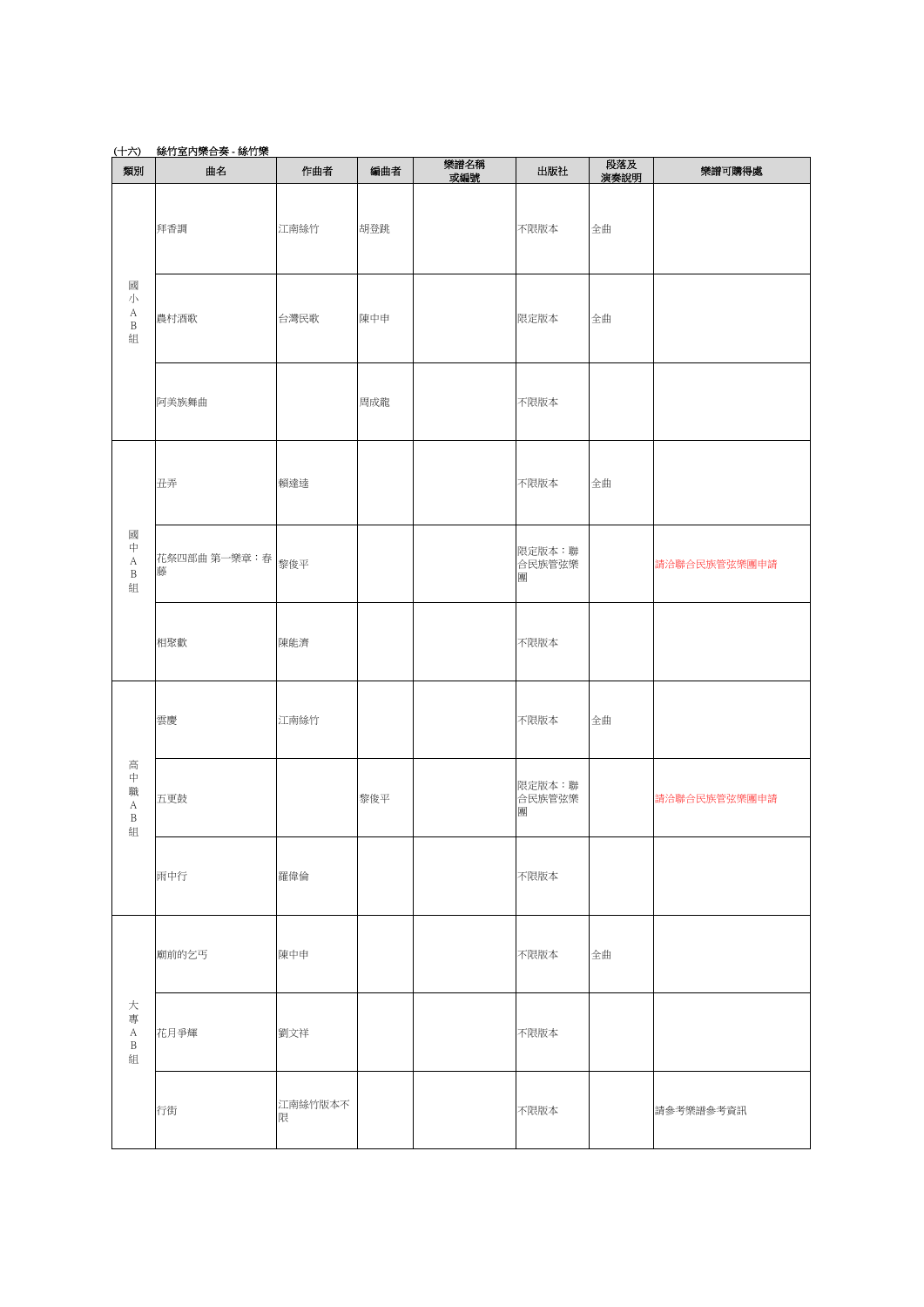| (十九)        | 直笛合奏                                    |                           |            |                                                                       |                        |                         |            |
|-------------|-----------------------------------------|---------------------------|------------|-----------------------------------------------------------------------|------------------------|-------------------------|------------|
| 類別          | 曲名                                      | 作曲者                       | 編曲者        | 樂譜名稱<br>或編號                                                           | 出版社                    | 段落及<br>演奏說明             | 樂譜可購得處     |
| 或<br>小<br>組 | Suite in G Dur 1st Mor: Air G.F. Handel |                           |            | Moeck /Nr.2128                                                        | 不限版本                   | 僅第一段需<br>反覆,第二段<br>不需反覆 | 音樂園,或各大樂器行 |
|             | Fugue V from Book II                    | J. S. Bach                |            | Oriel Library<br>Fugue II & V from Book 不限版本<br>II of "The 48" OL103  |                        | 完整演奏                    | 音樂園,或各大樂器行 |
|             | 農村酒歌                                    | 台灣民謠                      | 許明得        |                                                                       | 不限版本 建議<br>出版社:許明<br>得 |                         | 音樂園,或各大樂器行 |
| 國<br>中<br>組 | Brich entzwei, Mein armes<br>Herze      | J.S. Bach                 |            | Sweet Pipes/SP2329<br>Thirteen Melodies from<br>Schemelli's Song Book | 不限版本                   | 第一段需反<br>覆              | 音樂園,或各大樂器行 |
|             | March From: Carmen                      | Georges Bizet             | Stan Davis |                                                                       |                        |                         | 音樂園,或各大樂器行 |
|             | Hallelujah Chorus From:<br>Messiah      | George Frideric<br>Handel | Stan Davis |                                                                       |                        |                         | 音樂園,或各大樂器行 |

| 口琴合 |
|-----|

| $(\pm 1)$   | 口琴合奏                          |                  |     |             |                            |             |                           |
|-------------|-------------------------------|------------------|-----|-------------|----------------------------|-------------|---------------------------|
| 類別          | 曲名                            | 作曲者              | 編曲者 | 樂譜名稱<br>或編號 | 出版社                        | 段落及<br>演奏說明 | 樂譜可購得處                    |
| 或<br>小<br>組 | One Day When We were<br>Young | <b>J.Strauss</b> | 盧鴻麟 |             | 限定版本:台<br>灣口琴藝術促<br>進會 出版  | 完整演奏        | 台灣口琴藝術促進會,或各大樂器<br>行      |
|             | 口琴進行曲                         | 陳鴻儀              |     |             | 限定版本: 103<br>年7月21日編       | 完整演奏        | 台灣口琴藝術促進會,或各大樂器<br>行      |
|             | 花戒指                           | 韓國民謠             | 劉志明 |             | 限定版本 建議<br>出版社:高雄<br>市口琴協會 |             | 高雄市口琴協會,或各大樂器行            |
| 國<br>中<br>組 | Jamaica Farewell              | L. Burgess       | 陳鴻儀 |             | 限定版本:台<br>灣口琴藝術促<br>進會 出版  | 完整演奏        | 台灣口琴藝術促進會,或各大樂器<br>行      |
|             | OBLADI OBLADA SUITE           | Paul Mccartney等  | 陳鴻儀 |             | 限定版本:台<br>灣口琴藝術促<br>進會 出版  | 完整演奏        | 台灣口琴藝術促進會,或各大樂器<br>行      |
|             | 小組曲選自(莫札特旋律)                  | 莫札特              | 吳常熙 |             | 限定版本 建議<br>出版社:口琴<br>雜誌社   |             | 台灣複音口琴協會、口琴雜誌社,<br>或各大樂器行 |